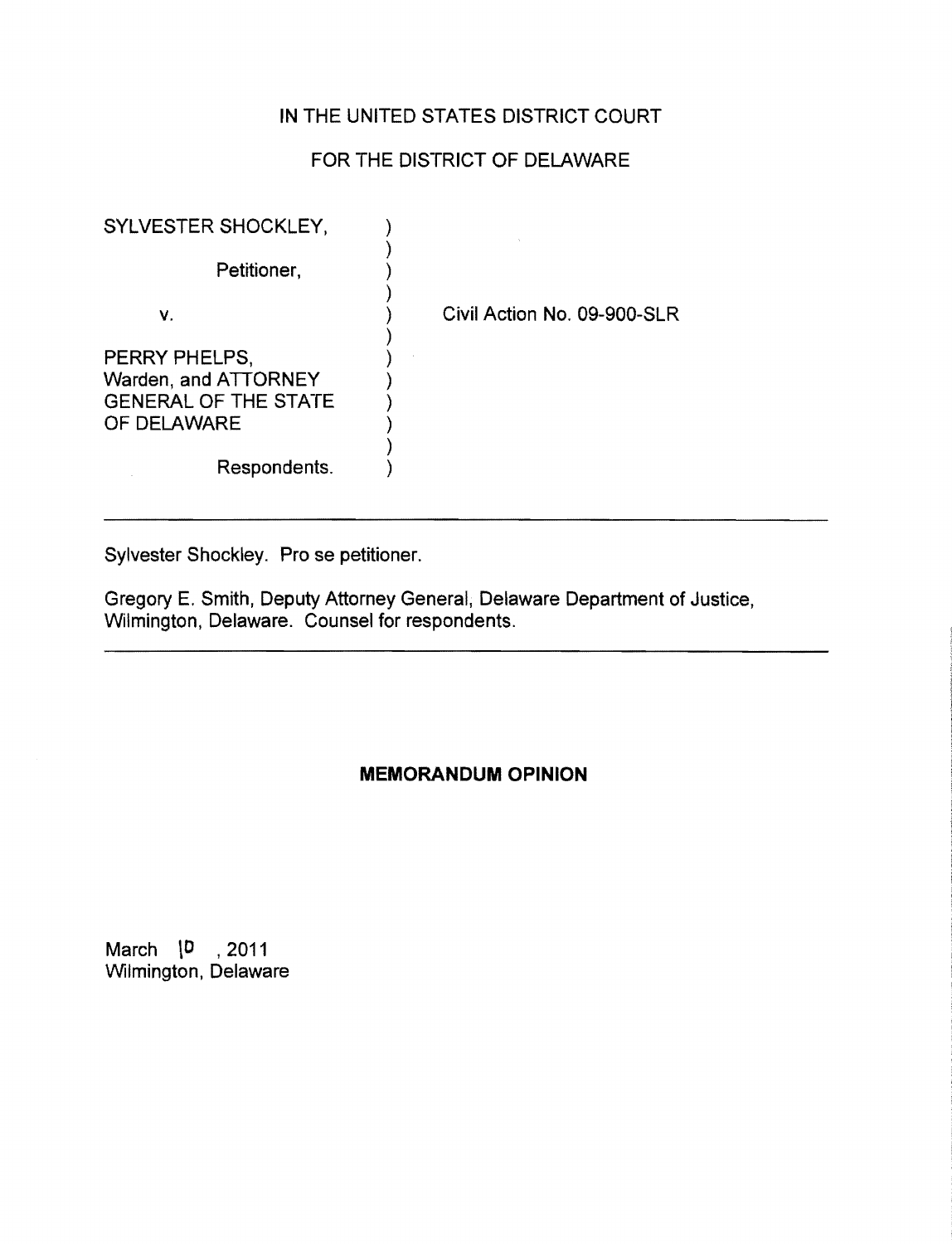# RUCE RELATION

### **I. INTRODUCTION**

Presently before the court is Sylvester Shockley's ("petitioner") application for a writ of habeas corpus pursuant to 28 U.S.C. § 2254. (D.1. 2) Petitioner is in custody at the James T. Vaughn Correctional Center in Smyrna, Delaware. For the reasons that follow, the court will dismiss his application for lack of jurisdiction.

#### II. **FACTUAL AND PROCEDURAL BACKGROUND**

In September 1981, a Delaware grand jury returned a three-count indictment charging petitioner with first degree rape, first degree kidnaping, and third degree assault. (0.1.13 at 2) Petitioner pled guilty in December 1981 to first degree rape, and the Superior Court sentenced him in 1982 to life imprisonment with the possibility of parole. Id.

In February 2005, petitioner filed in the Superior Court a petition for a writ of mandamus, seeking to compel the Department of Correction to calculate his conditional release date. The Superior Court summarily dismissed the petition, and the Delaware Supreme Court affirmed that judgment. Shockley v. Taylor, 882 A.2d 762 (Table), 2005 WL 2211462 (Del. Aug. 24, 2005).

On March 30, 2006, petitioner filed a habeas application ("first application") asserting two claims challenging the calculation of his life sentence. The court denied the claims as meritless. Shockley v. Carroll, 489 F. Supp. 2d 397 (D. Del. 2007). The Third Circuit Court of Appeals denied petitioner's request for a certificate of appealability, and the United States Supreme Court denied his petition for a writ of certiorari. See Shockley v. Carroll, No. 07-2976, Jordan J. (3d Cir. Sept. 21, 2007);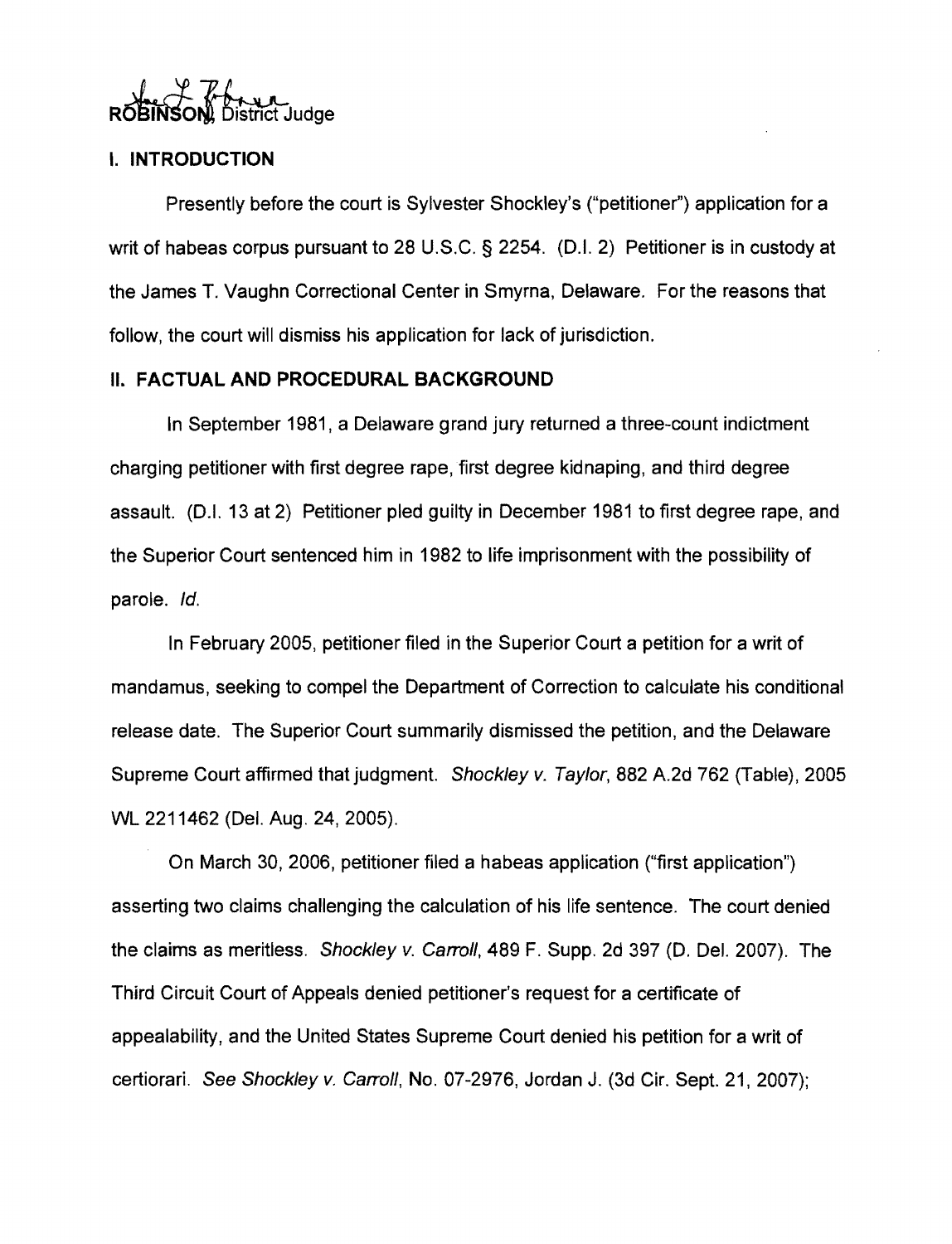Shockley v. Phelps, 128 S.Ct. 1476 (2008).

In 2008, petitioner filed a petition for a writ of mandamus in the Superior Court requesting that the Superior Court compel the Department of Correction to credit him with good time credits against his 1982 life sentence. See Shockley v. Danberg, 979 A.2d 1111 (Table), 2009 WL 2882870 (Del. 2009). The Superior Court granted the State's motion to dismiss the petition on the merits and granted the State's motion to rescind petitioner's in forma pauperis status. Id. at \*1. The Delaware Supreme Court affirmed that judgment in September 2009. Id.

On November 25, 2009, petitioner filed the instant application ("application") for habeas relief. (D.1. 2) In lieu of an answer, the State filed a motion to dismiss the application for lack of jurisdiction because the application is second or successive. (D.1. 13) Petitioner filed a traverse arguing that the instant application is not second or successive. (D.l. 14)

#### **III. DISCUSSION**

Pursuant to 28 U.S.C. § 2244(b)(3)(A), a petitioner must obtain permission from the appropriate court of appeals before filing a second or successive habeas application in a federal district court. If a petitioner erroneously files a second or successive habeas application in a district court without first obtaining such permission, "the district court's only option is to dismiss the petition or transfer it to the court of appeals pursuant to 28 U.S.C. § 1631." Robinson v. Johnson, 313 F.3d 128, 139 (3d Cir. 2002).

Generally, a habeas application is classified as second or successive if a prior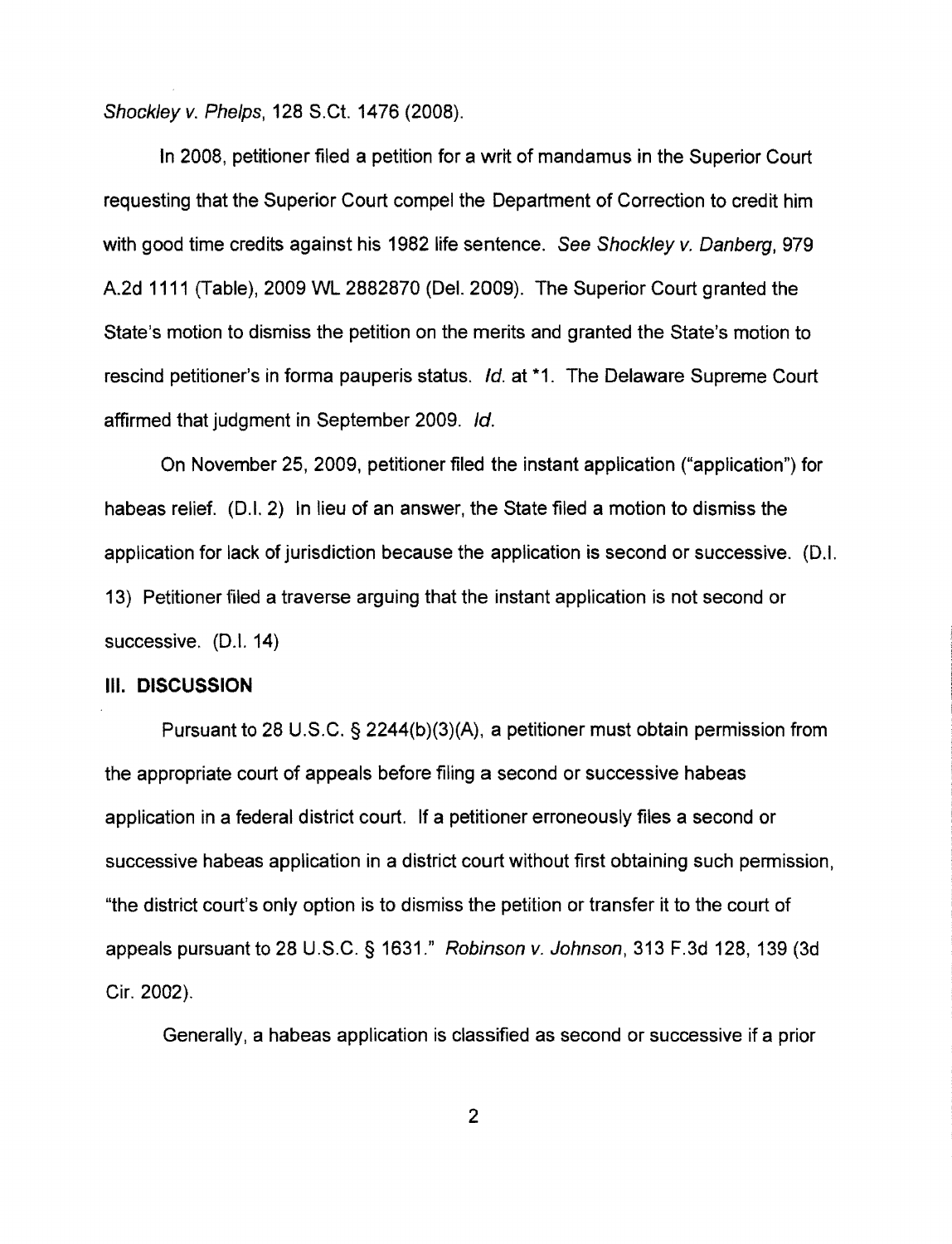application has been decided on the merits, the subsequent application asserts a claim that was or could have been raised in the prior habeas application, and the prior and subsequent applications challenge the same conviction. See 28 U.S.C. §§ 2244 (a),(b)(1); In re O/abode, 325 F.3d 166, 169-73 (3d Cir. 2003); cf. Slack v. McDanie/, 529 U.S. 473, 485-86 (2000)("a habeas petition filed in the district court after an initial habeas petition was unadjudicated on the merits and dismissed for failure to exhaust state remedies is not a second or successive petition"). Additionally, a subsequent habeas application challenging the administration of a petitioner's sentence will constitute a second or successive application if the petitioner "knew of all the facts necessary to raise" the sentence administration claim prior to the 'filing of the initial application. Benchoff v. Colleran, 404 F.3d 812, 817-18 (3d Cir. 2005).

Petitioner's first application asserted two grounds for relief: (1) the Delaware Supreme Court's decision affirming the 2005 denial of petitioner's state petition for a writ of mandamus violated the ex post facto clause because it retroactively applied Evans v. State, 872 A.2d 539 (Del. 2005) ("Evans II") to his case; and (2) the Delaware Supreme Court violated his right to due process and his right to equal protection by retroactively applying TIS and Evans /I to his case. Petitioner argued that this retroactive application terminated his good time and merit credit which, in turn, increased his punishment. The court denied both claims as meritless.

The instant application asserts five grounds for relief: (1) the Delaware Supreme Court's appellate review process is standardless and deprived petitioner of his Fourteenth Amendment right to due process by failing to guard against the arbitrary imposition of Delaware's in forma pauperis statute; (2) the Delaware Superior and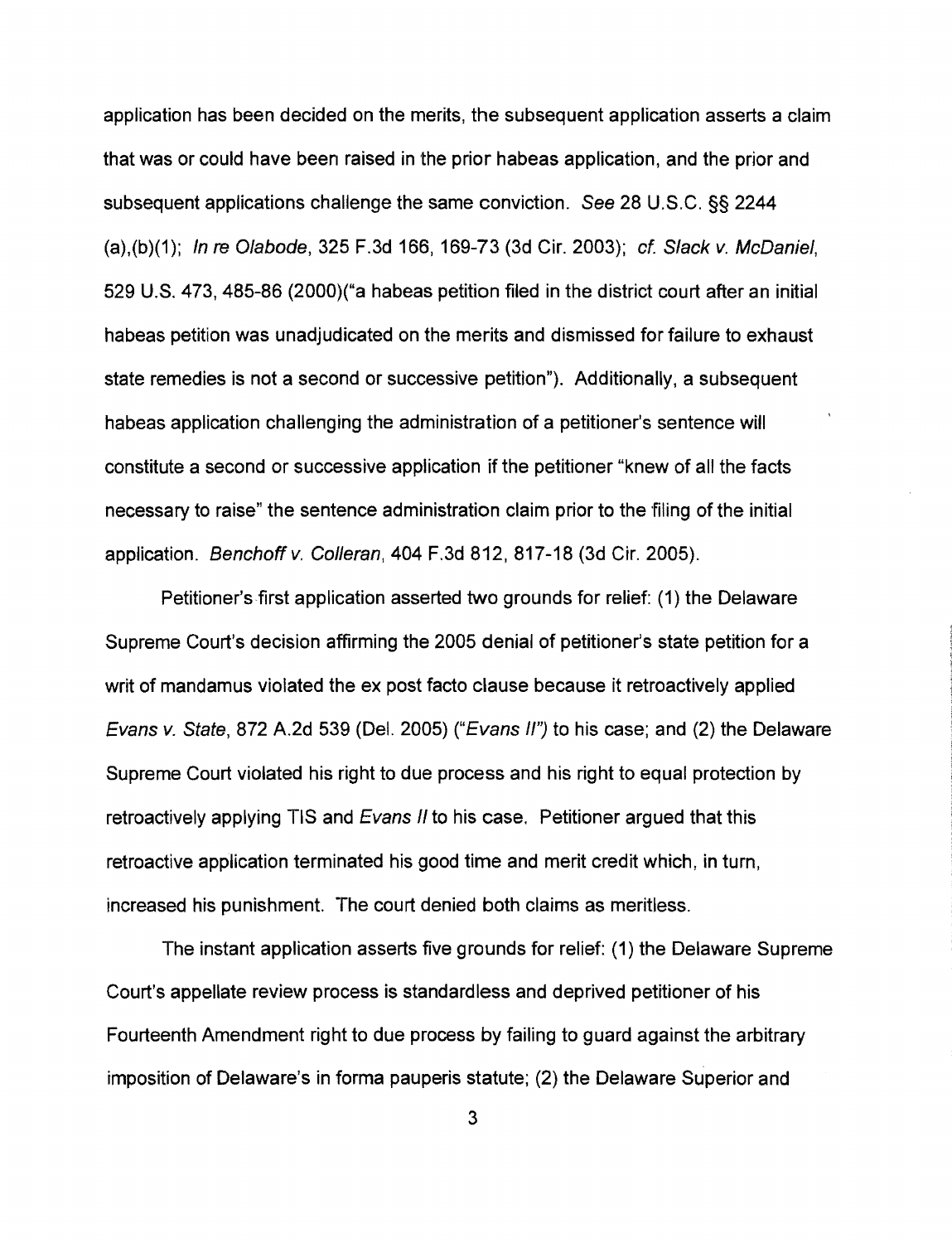Supreme Courts violated petitoner's Fourteenth Amendment right to due process by denying him good time credits; (3) the Delaware state courts violated the due process and ex post facto clauses by retrospectively refusing to honor petitioner's "de facto" release and conditional release dates; (4) the Delaware Supreme Court violated the ex post facto clause in September 2009 by affirming the Superior Court's denial of petitioner's petition for a writ of mandamus; and (5) 10 Del. C. § 8804(f}. as applied, deprives petitioner and other indigents of their rights to due process and equal access to the courts. (0.1. 3) The State argues that the court lacks subject matter jurisdiction over the instant proceeding because the application constitutes a second or successive petition for the purposes of § 2244. (0.1. 13) In response, petitioner contends that the application is not second or successive because his claims challenge the administration of his sentence and could not have been raised in his first application due to the fact that his "de facto" conditional release date did not occur until after the court's denial of his first application. (D.I. 14 at 15)

To begin, although couched in terms of "due process", claims one and five merely challenge the Delaware state courts' refusal to grant petitioner in forma pauperis status for his post-conviction relief proceedings that have occurred in the Delaware state courts since the denial of his first application. It is well-settled that claims challenging a state court's post-conviction proceedings fail to provide a proper basis for federal habeas relief. See Hassine v. Zimmerman, 160 F.3d 941, 954 (3d Cir. 1998)(holding that the "federal role in reviewing an application for habeas corpus is limited to evaluating what occurred in the state or federal proceedings that actually led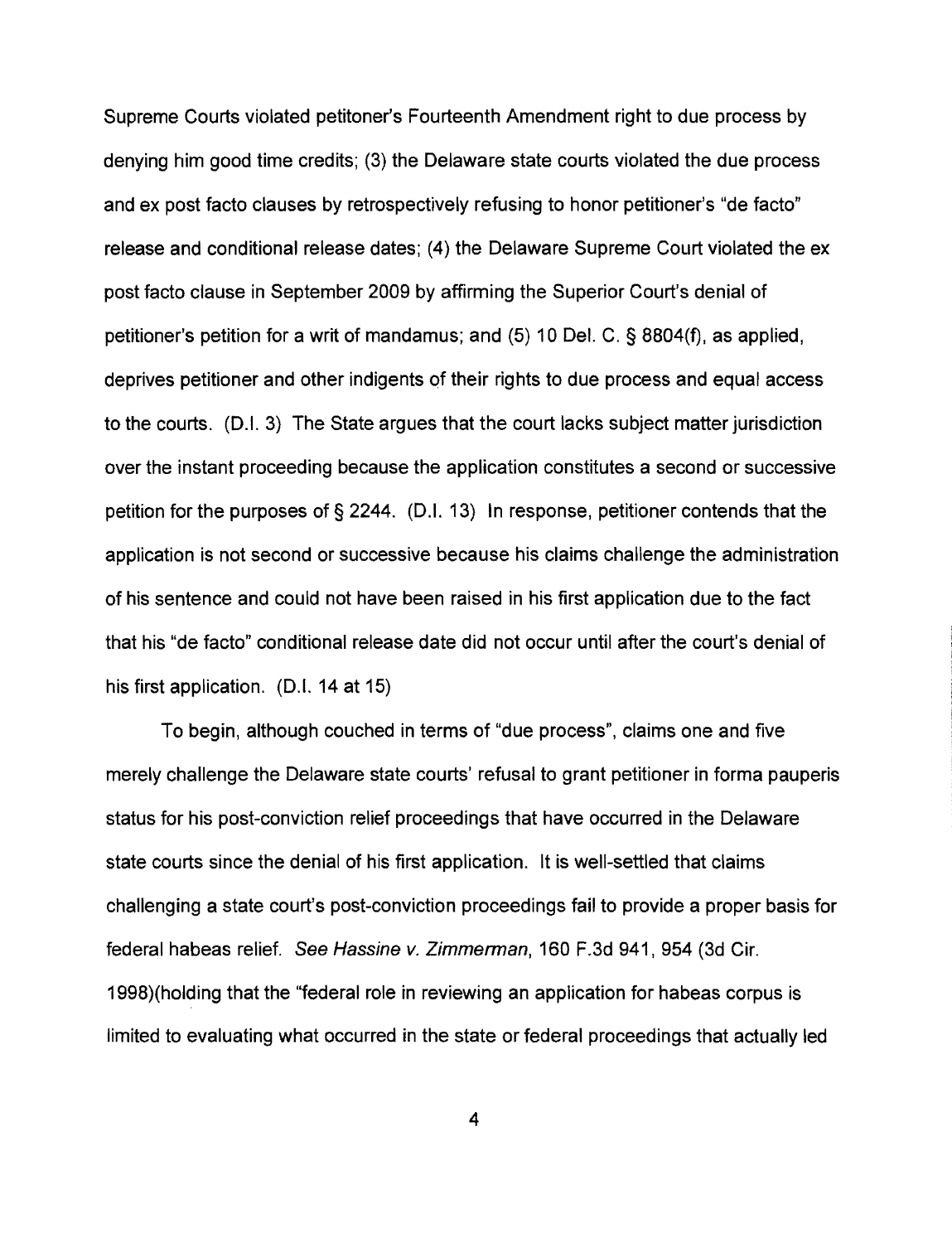to the petitioner's conviction; what occurred in the petitioner's **collateral** proceeding does not enter into the habeas proceeding)(emphasis in original); see also Lambert v. Blackwell, 387 F.3d 210, 247 (3d Cir. 2004)("alleged errors in [state] collateral proceedings ... are not a proper basis for habeas relief'). Accordingly, the court will deny claims one and five for failing to present issues cognizable on federal habeas review.

**In** turn, the court concurs with the State's conclusion that claims two, three and four constitute second or successive claims for purposes of 28 U.S.C. § 2244. Although petitioner contends that these three claims are "new" and previously unavailable because they challenge the administration of his sentence after the date on which he should be (or should have been) "de facto" conditionally released, $1$  the passage of petitioner's alleged "de facto" conditional release date does not give rise to a new ground for relief. See e.g. O'Neal v. Levi, 551 F. Supp. 2d 379, 391 (E.D. Pa. 2008)(a good time credit claim is second or successive within the meaning of 28 U.S.C. § 2244 if the factual predicate for the claim could have been asserted in the petitioner's first habeas application). Simply stated, petitioner's first application asserted that the Delaware state courts erred in failing to recognize that the true length of his life sentence was 45 years less his good time credits, and claims two, three, and four of the instant application raise the same argument.

<sup>1</sup>Petitioner asserts that he was entitled to conditional release after serving two thirds of the fixed time (45 years) less good time credits. Although he does not identify a specific date, he contends that two thirds of 45 years amounts to 30 years, 6 months, and three days, and that he actually should have been released earlier than that due to his earned good time credit. (D.I. 3 at 19)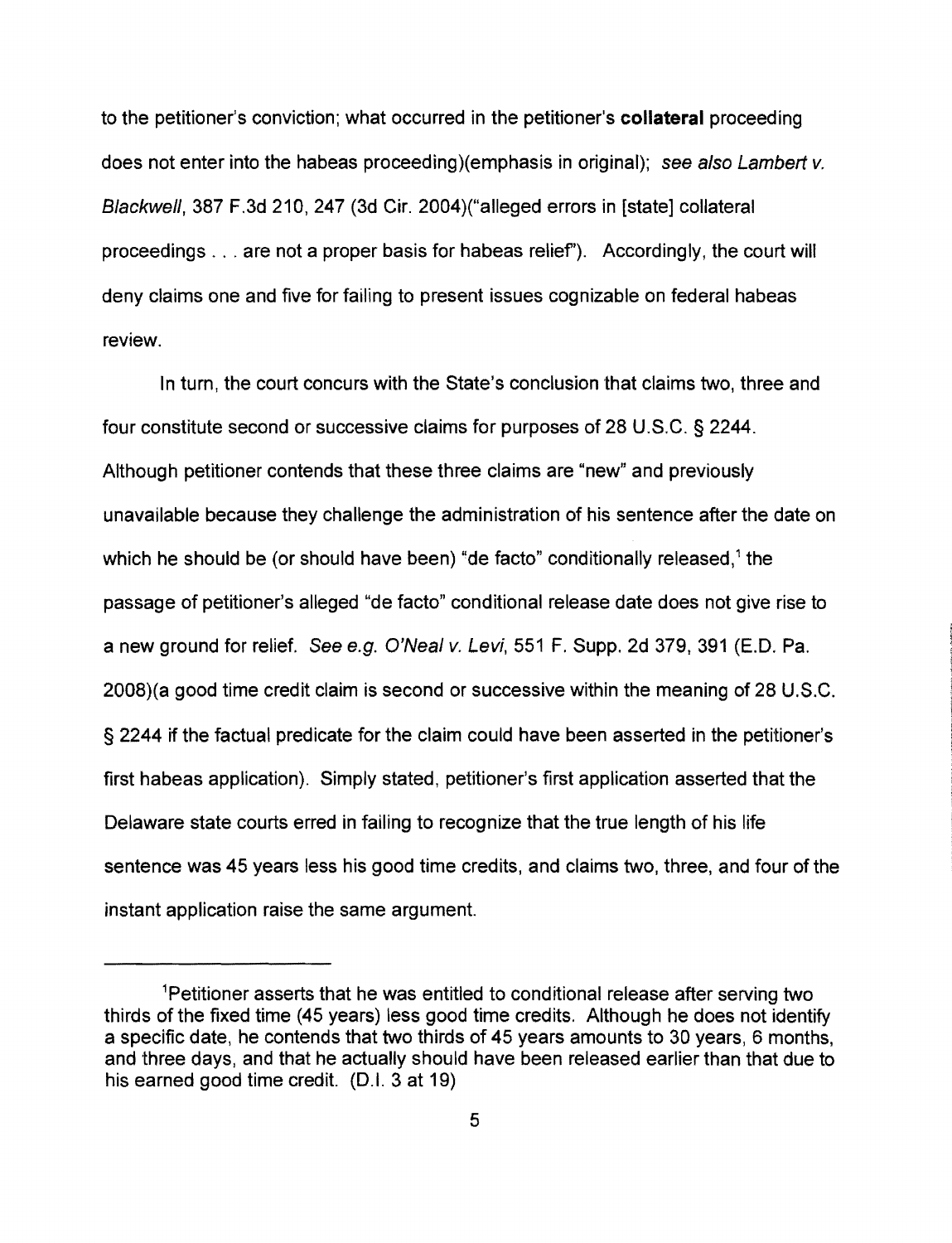There is no indication that the Third Circuit has authorized the filing of the instant second or successive application. Accordingly, the court will grants the State's motion to dismiss petitioner's application for lack of jurisdiction. See Robinson v. Johnson, 313 F.3d 128, 139 (3d Cir. 2002)(holding that when a second or successive habeas petition is erroneously filed "in a district court without the permission of the court of appeals, the district court's only option is to dismiss the petition or transfer it to the court of appeals pursuant to 28 U.S.C. § 1631.").

#### **IV. CERTIFICATE OF APPEALABILITY**

A district court issuing a final order denying a § 2254 application must also decide whether to issue a certificate of appealability. See 3d Cir. L.A.R. 22.2 (2008). A certificate of appealability is appropriate when a petitioner makes a "substantial showing of the denial of a constitutional right" by demonstrating "that reasonable jurists would find the district court's assessment of the constitutional claims debatable or wrong." 28 U.S.C. § 2253(c)(2); Slack v. McDaniel, 529 U.S. 473, 484 (2000). When a federal court denies a habeas petition on procedural grounds without reaching the underlying constitutional claims, the court is not required to issue a certificate of appealability unless the petitioner demonstrates that jurists of reason would find the following debatable: (1) whether the petition states a valid claim of the denial of a constitutional right; and (2) whether the court was correct in its procedural ruling. *Id.* 

The court has concluded that the instant application does not warrant federal habeas relief. Consequently, the court declines to issue a certificate of appealability because petitioner has failed to make a substantial showing of the denial of a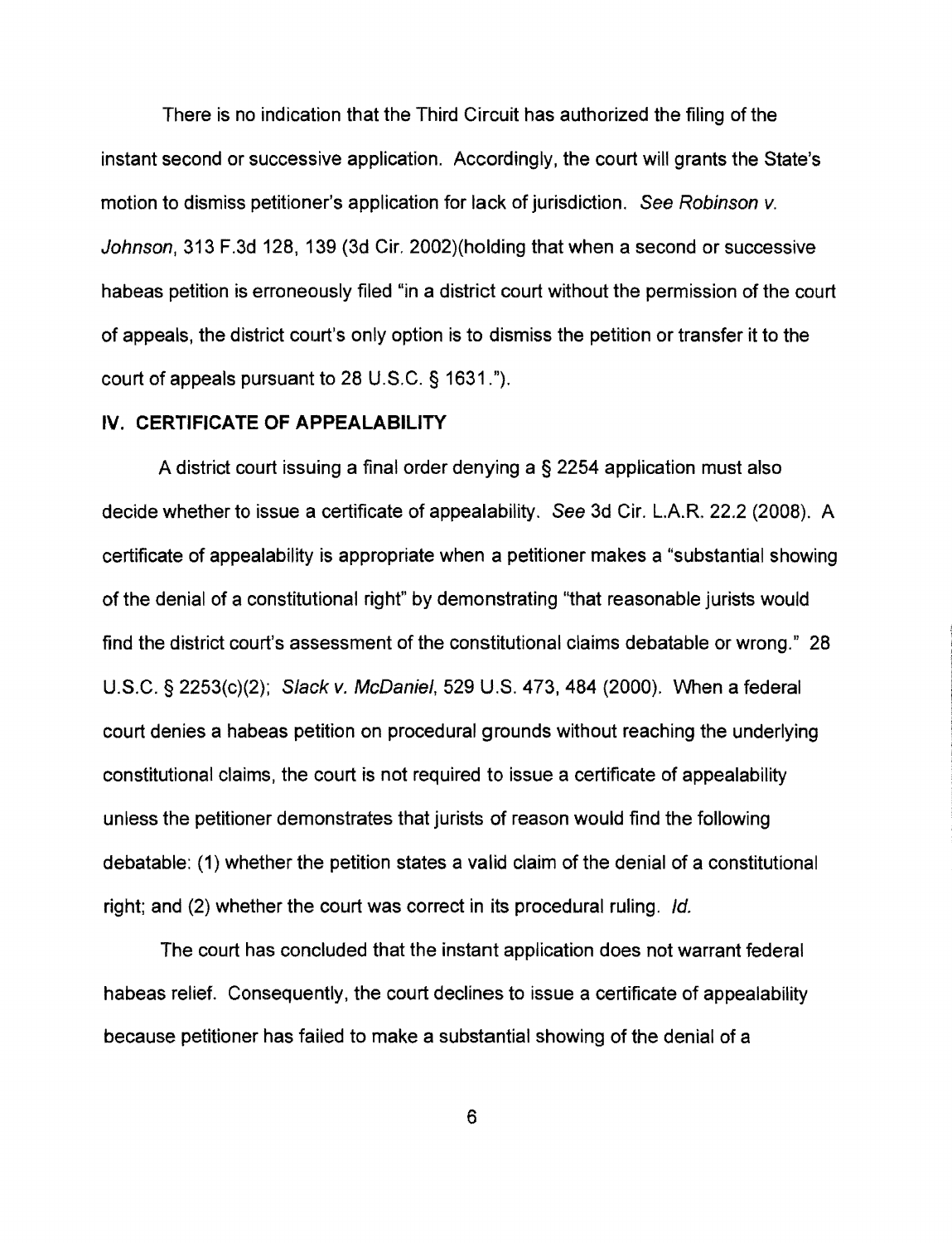constitutional right.

## **V. CONCLUSION**

For the foregoing reasons, the court will grant the State's motion to dismiss petitioner's § 2254 application. The court also finds no basis for the issuance of a certificate of appealability. An appropriate order will follow.